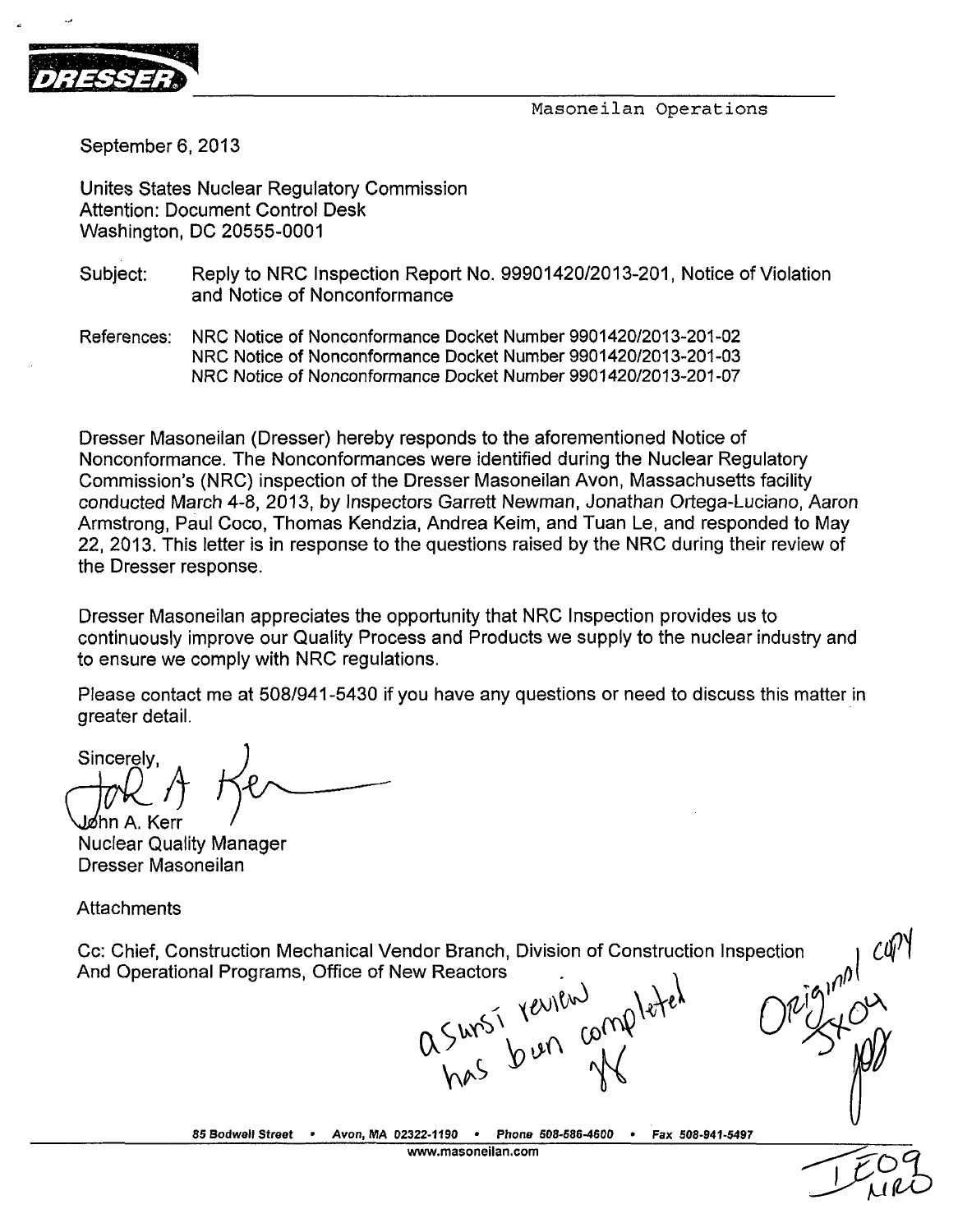

# Reply to NRC Notice of Violation Docket Number 99901420/2013-201-02 NRC Inspection Report 2013-201

Your response to NON 99901420/2013-201-02, Example 2, stated that technical justifications for the engineering changes were supplied during the inspection. However, these justifications were informal at the time of the inspection and had not been processed through your quality assurance (QA) program. Please describe the results of your corrective actions taken to analyze the design changes and material substitution noted in the NRC inspection report and whether the extent of this condition was evaluated.

## Dresser Response

The responses to NON 99901420/2013-201-02, Example 2 were processed under our QA program. The justifications became part of the original engineering change.

A technical evaluation was conducted on May 5, 2013. The evaluation concluded that the material substitution was suitable for the application.

## Reply to NRC Notice of Nonconformance Docket Number 99901420/2013-201-03 NRC Inspection Report 2013-201

Your response to NON 99901420/2013-201-03 described enhancements you made to your commercial grade dedication procedure NQSP 4.2. Please describe whether you conducted an extent of condition review and the results of the review.

### Dresser Response

Masoneilan's dedication program was reviewed for methodology to ensure adequacy. All safety related instrumentation was reviewed. Updated dedications were generated using the enhanced format. We found no instances that dedication methods were not adequate. We reviewed our field issue reporting tools for conditions indicating premature failure due to potentially improperly dedicated parts and found no instances of concern. We reviewed Part 21 reporting on our products and found no issues pertaining to potentially improperly dedicated parts. As a result of our investigation we do not believe any issues exist on previously supplied equipment.